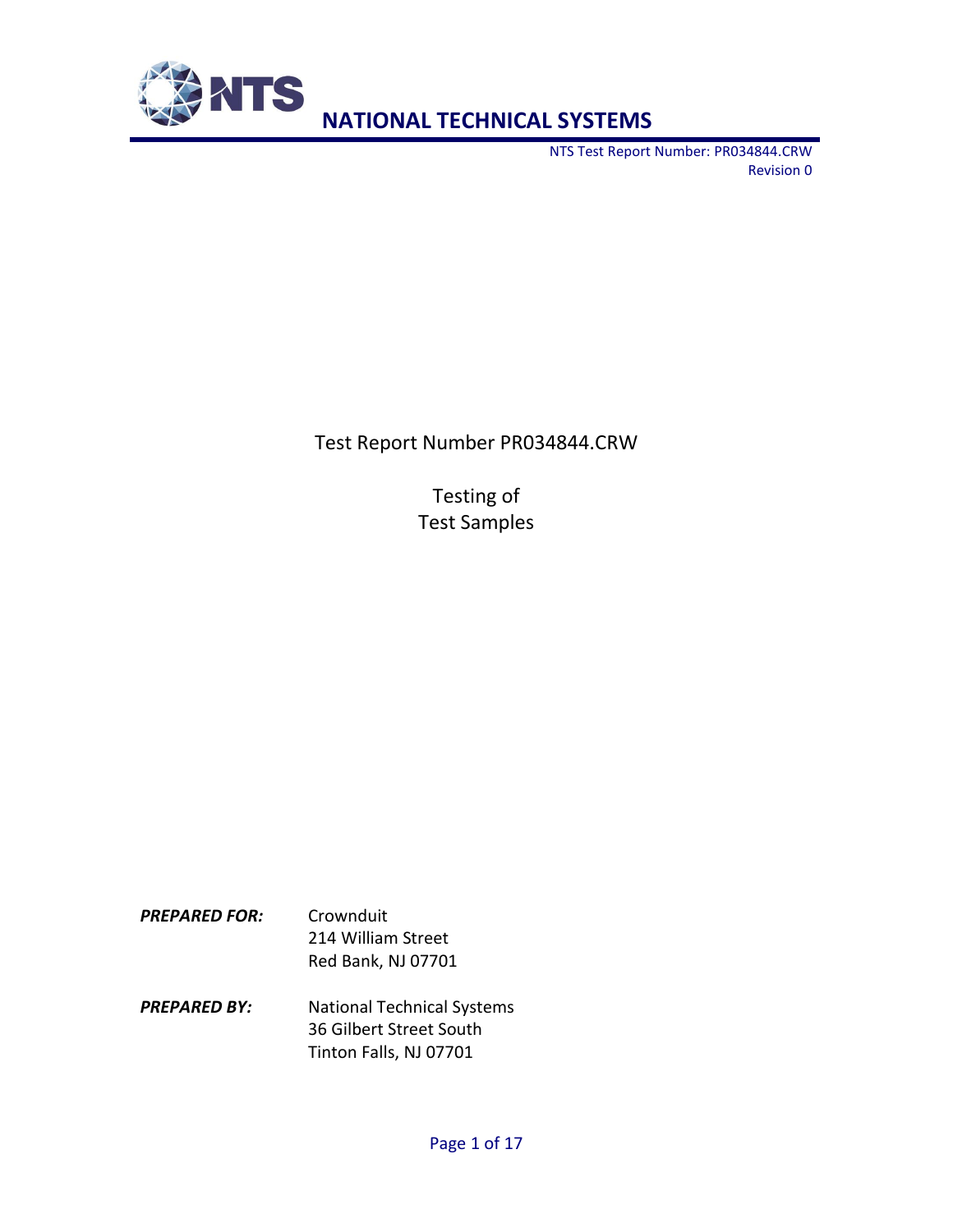

#### **REVISION PAGE**

| Rev. # | Date   | Page # | Para.# | <b>Description</b>     |
|--------|--------|--------|--------|------------------------|
|        | 3/3/15 |        |        | <b>Initial Release</b> |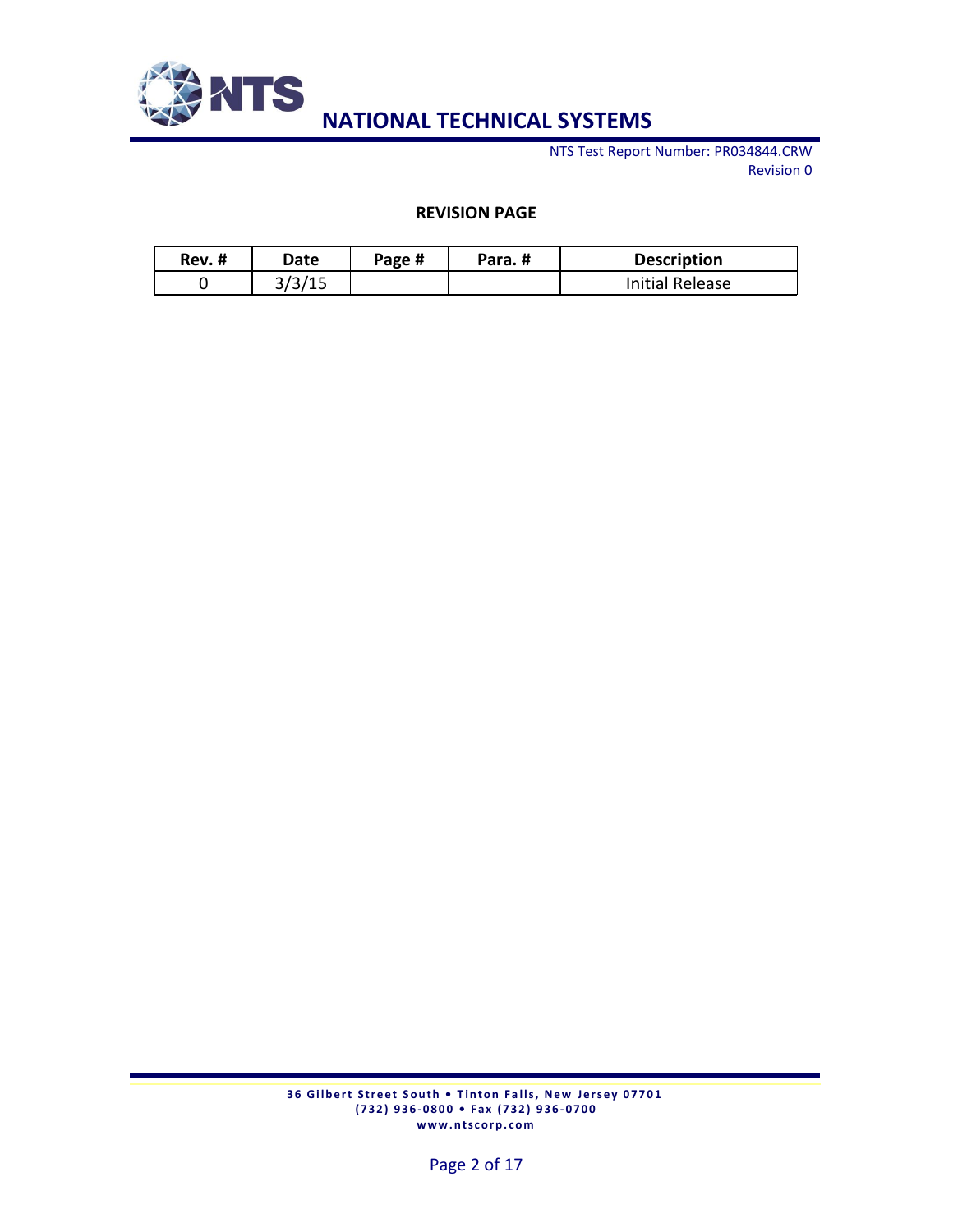

### **NATIONAL TECHNICAL SYSTEMS**

NTS Test Report Number: PR034844.CRW Revision 0

**SIGNATURES**

Prepared By:

Reviewed By:

Mark Betts, Senior Engineer

Mark Betts, Program Manager

Approved By:

David Potpinka, Quality Manager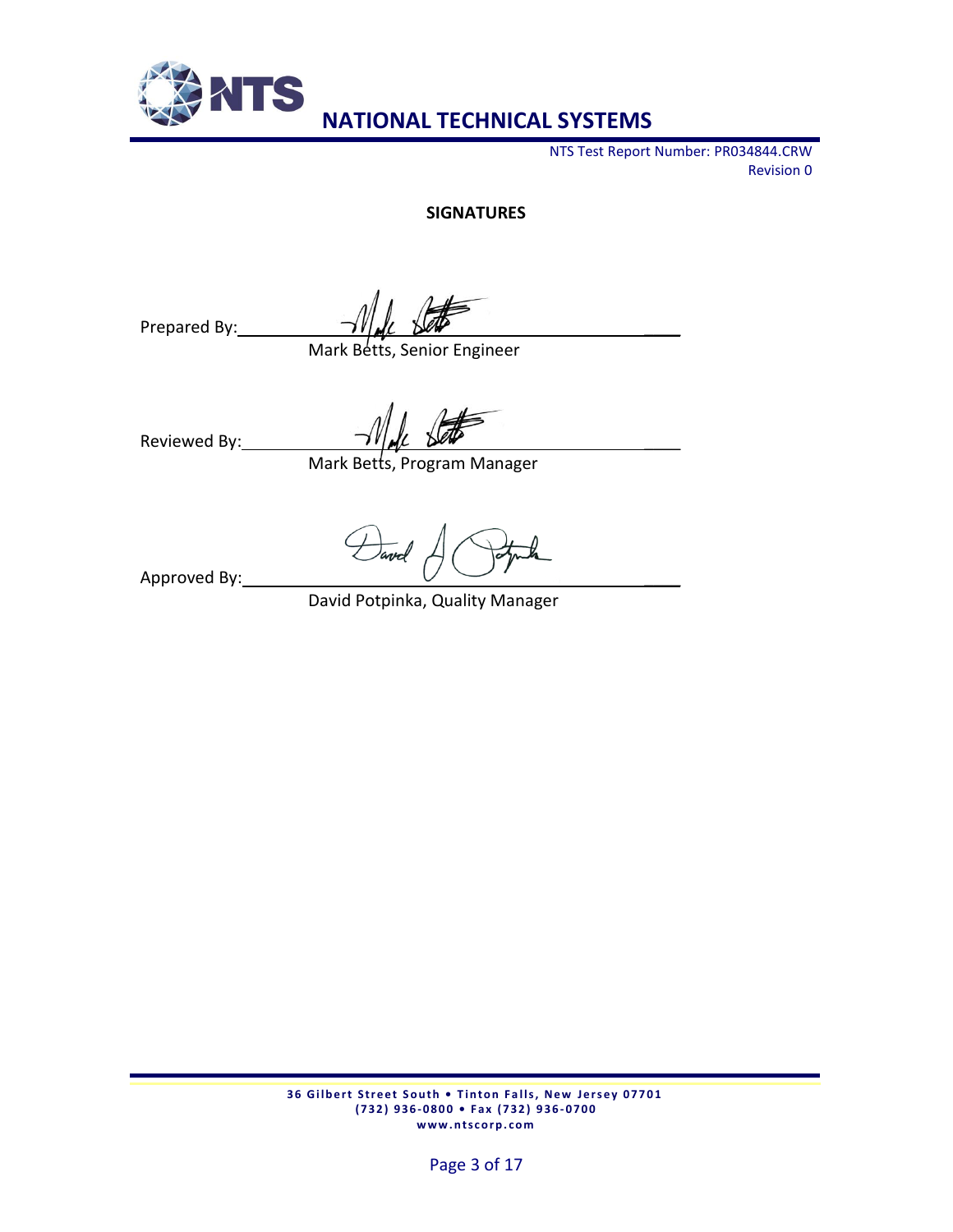

**NATIONAL TECHNICAL SYSTEMS** 

NTS Test Report Number: PR034844.CRW **Revision 0** 

#### **TABLE OF CONTENTS**

| 1.0    |  |
|--------|--|
| 1.1    |  |
| 1.1.1. |  |
| 1.1.2. |  |
| 1.1.3. |  |
| 2.0    |  |
| 2.1    |  |
| 2.2    |  |
| 2.3    |  |
| 2.4    |  |
| 3.0    |  |
| 3.1    |  |
| 3.2    |  |
| 4.0    |  |
| 4.1    |  |
| 4.2    |  |
| 5.0    |  |
| 5.1    |  |
| 5.2    |  |
| 5.3    |  |
| 6.0    |  |
| 6.1    |  |
| 6.1.1. |  |
| 6.1.2. |  |
| 6.1.3. |  |
| 6.2    |  |
| 6.2.1. |  |
| 6.2.2. |  |
| 6.2.3. |  |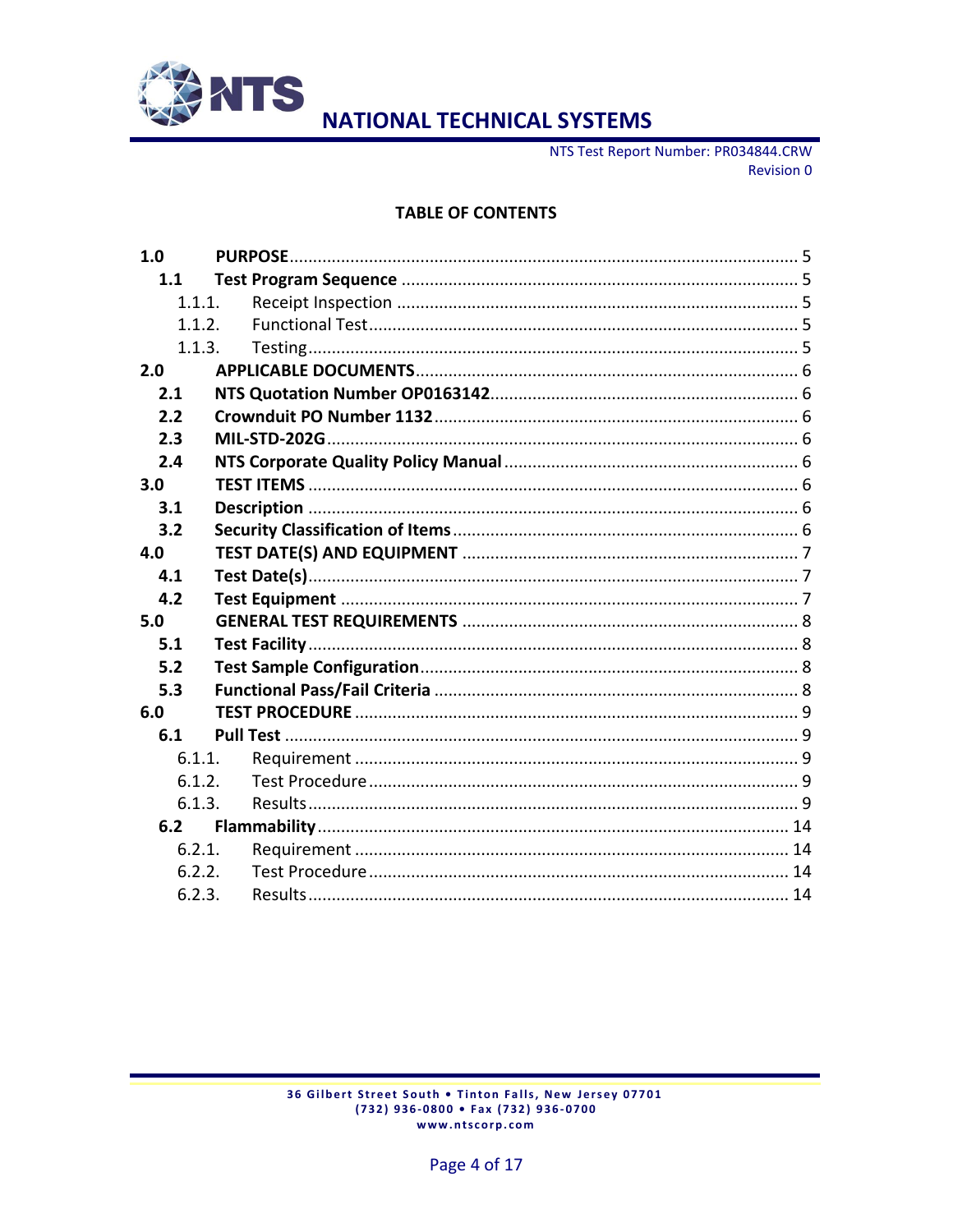

#### **1.0 PURPOSE**

<span id="page-4-0"></span>This test report describes the methods used for the Environmental Testing of the Test Samples tested for Crownduit. This test program was conducted to determine the ability of the Test Samples to successfully satisfy the requirements specified in the references listed in section 2.0 of this report.

#### **1.1 Test Program Sequence**

#### <span id="page-4-1"></span>**1.1.1. Receipt Inspection**

<span id="page-4-2"></span>Upon receipt at NTS, the Test Samples were visually inspected to ensure there had been no damage due to shipping/handling, and to confirm that the test model number and serial number coincide with those on the packing list.

<span id="page-4-3"></span>No discrepancies or damage was observed.

#### **1.1.2. Functional Test**

<span id="page-4-4"></span>No functionality applies.

#### **1.1.3. Testing**

| TC3L3 dTIU TC3L IVICLIIOU3 |                             |  |  |  |  |
|----------------------------|-----------------------------|--|--|--|--|
| Test                       | <b>Standard/Test Method</b> |  |  |  |  |
| Pull Test                  | N/A                         |  |  |  |  |
| Flammability               | MIL-STD-202G Method 111A    |  |  |  |  |

Tests and Test Methods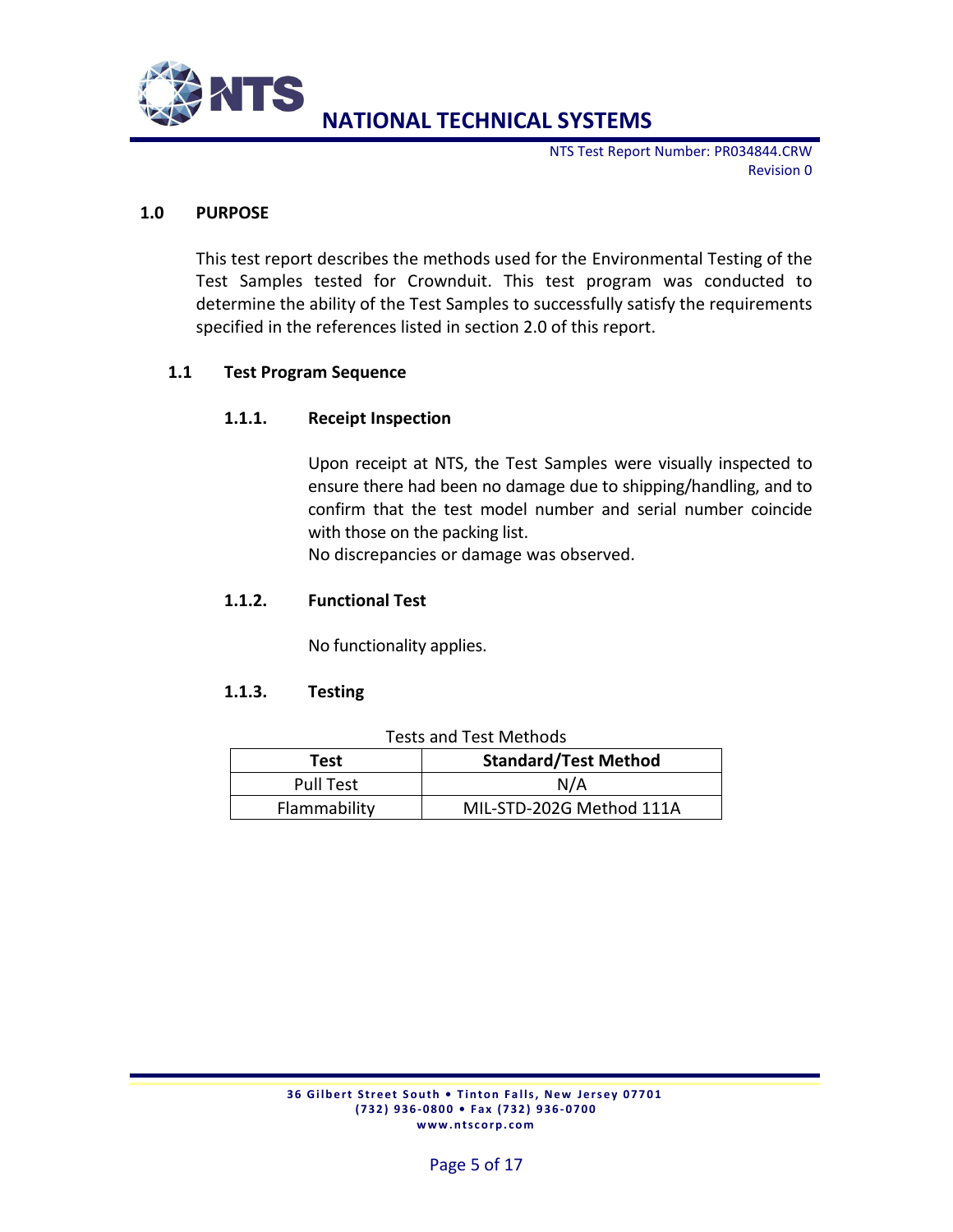

#### <span id="page-5-0"></span>**2.0 APPLICABLE DOCUMENTS**

- <span id="page-5-1"></span>**2.1 NTS Quotation Number OP0163142**
- <span id="page-5-2"></span>**2.2 Crownduit PO Number 1132**
- <span id="page-5-3"></span>**2.3 MIL-STD-202G**
- <span id="page-5-4"></span>**2.4 NTS Corporate Quality Policy Manual** Revision 7, Dated October 9, 2012.

#### <span id="page-5-5"></span>**3.0 TEST ITEMS**

#### <span id="page-5-6"></span>**3.1 Description**

| Qty.         | <b>Item</b>                   | <b>Test</b>      |
|--------------|-------------------------------|------------------|
| $\mathbf{1}$ | <b>Outside Corner Sample</b>  | <b>Pull Test</b> |
| 1            | Inside Corner Sample          | <b>Pull Test</b> |
| 1            | <b>Flat Transition Sample</b> | <b>Pull Test</b> |
| 1            | <b>Flat Sample</b>            | <b>Pull Test</b> |
| 1            | <b>Backing of Samples</b>     | <b>Pull Test</b> |
| 1            | Sample 1                      | Flammability     |
| 1            | Sample 2                      | Flammability     |

### **3.2 Security Classification of Items**

<span id="page-5-7"></span>None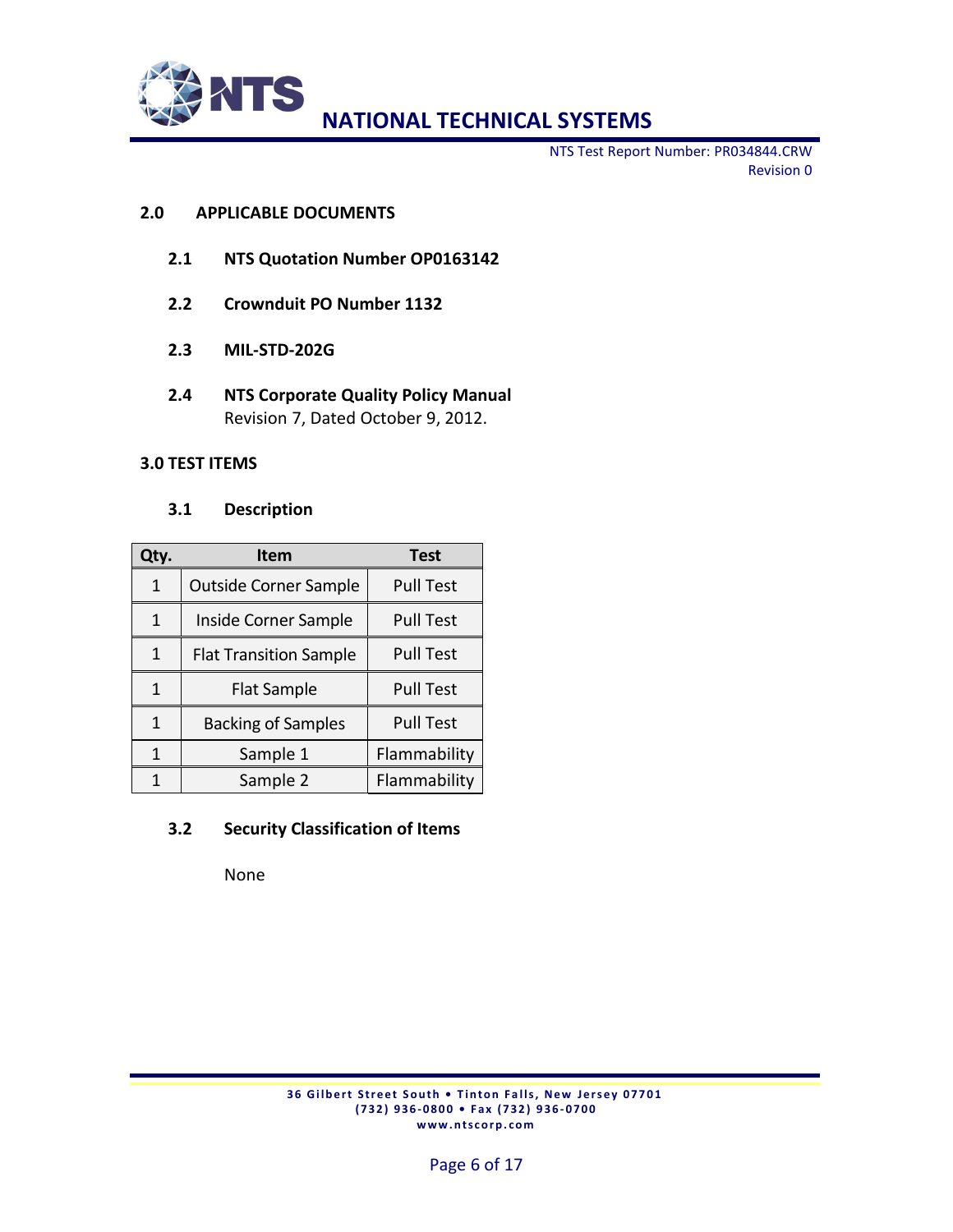

#### <span id="page-6-0"></span>**4.0 TEST DATE(S) AND EQUIPMENT**

#### <span id="page-6-1"></span>**4.1 Test Date(s)**

| <b>Test</b>      | Date(s)  |  |  |  |
|------------------|----------|--|--|--|
| <b>Pull Test</b> | 12/2/14  |  |  |  |
| Flammability     | 12/19/14 |  |  |  |

#### **4.2 Test Equipment**

<span id="page-6-2"></span>A list of the test equipment to be used is included in Appendix A of this procedure. This equipment is calibrated according to ISO 10012-1 and calibration is traceable to the National Institute of Standards and Technology (NIST). Calibration records are maintained on file at National Technical Systems.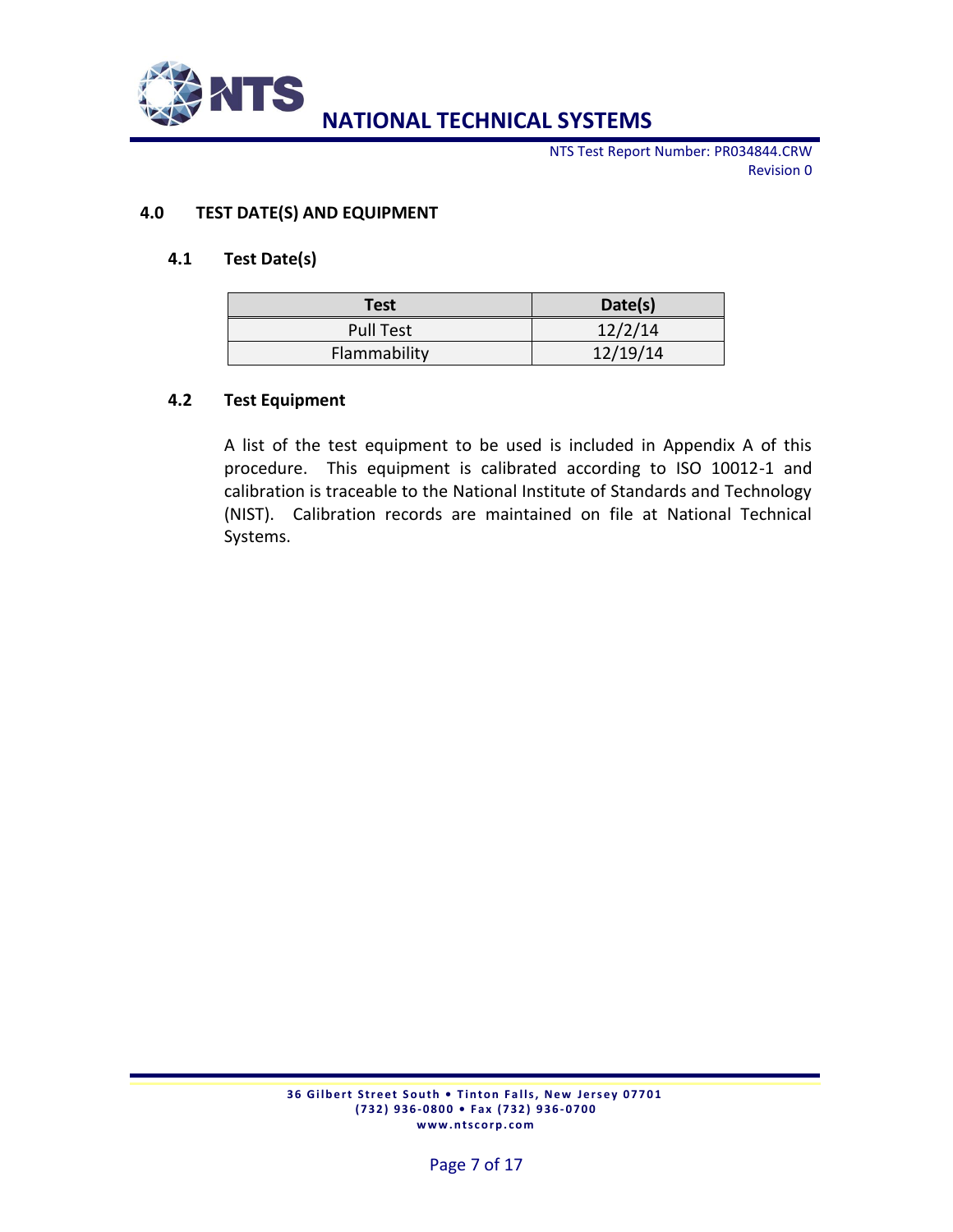

#### <span id="page-7-0"></span>**5.0 GENERAL TEST REQUIREMENTS**

#### **5.1 Test Facility**

<span id="page-7-1"></span>The Test Samples were tested for Environmental tests at NTS test facilities located in Tinton Falls, NJ.

#### **5.2 Test Sample Configuration**

<span id="page-7-2"></span>The test item configurations are documented in the photographs contained in this test report.

#### **5.3 Functional Pass/Fail Criteria**

<span id="page-7-3"></span>The Test Samples shall successfully satisfy the requirements specified in the references listed in Section 2.0 of this report. There were no pass/fail criteria for this testing.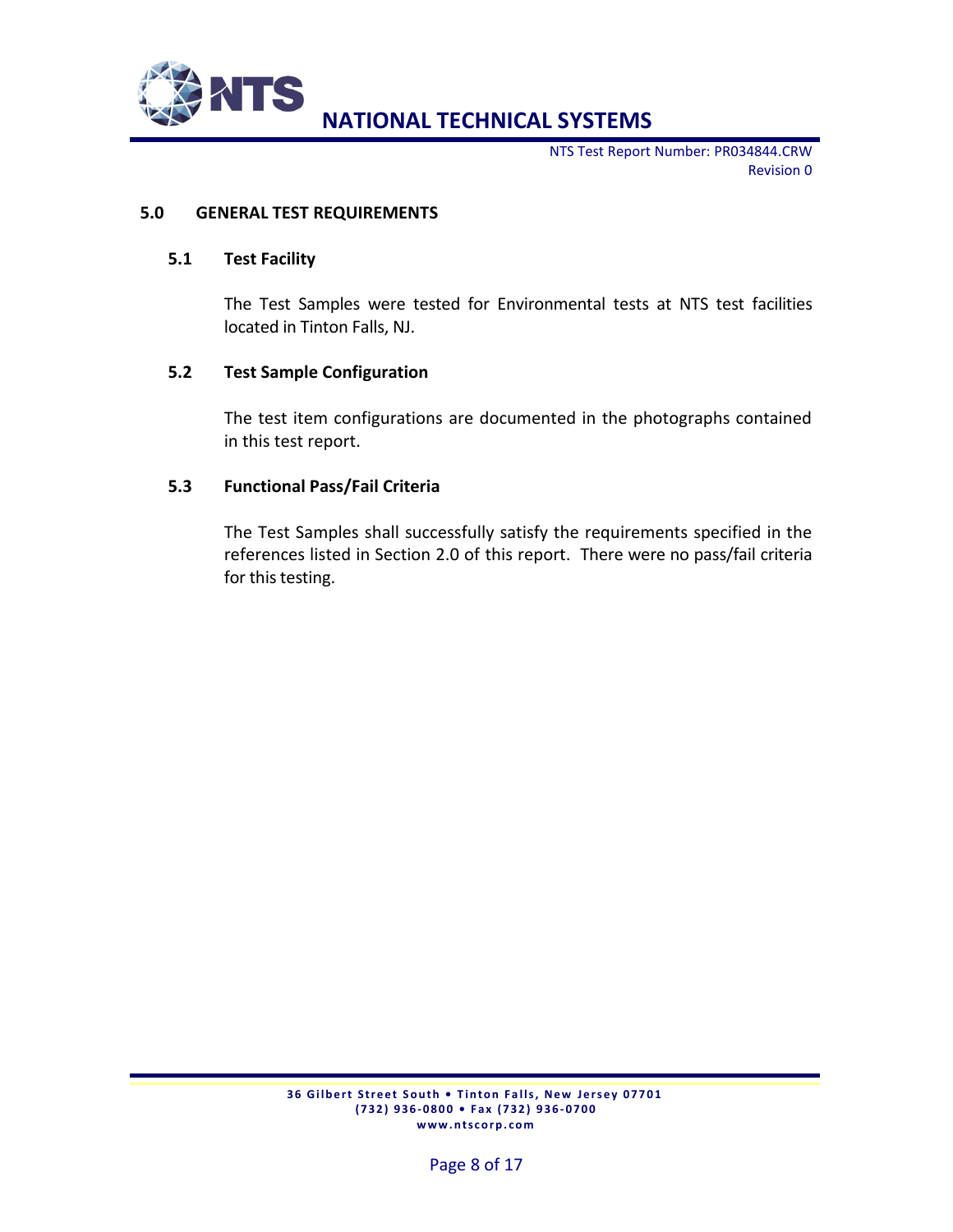

#### <span id="page-8-0"></span>**6.0 TEST PROCEDURE**

#### <span id="page-8-1"></span>**6.1 Pull Test**

#### **6.1.1. Requirement**

<span id="page-8-2"></span>The Test Samples shall be pulled and the force measured to disengage the product.

#### **6.1.2. Test Procedure**

<span id="page-8-3"></span>The test samples were connected to the test equipment and pulled. The force to disengage the product was measured.

#### **6.1.3. Results**

<span id="page-8-4"></span>The Test Samples were tested to the above stated requirements.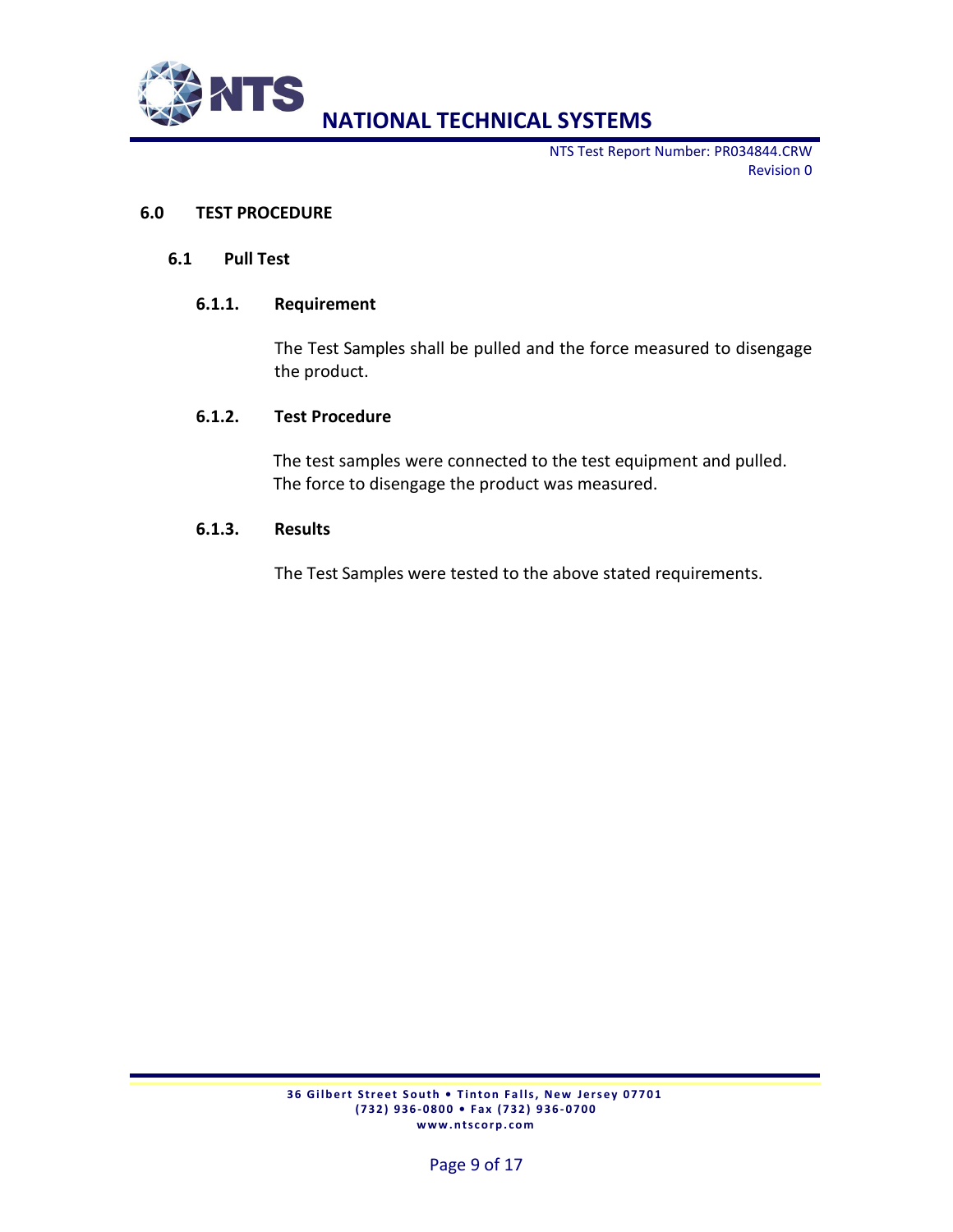

NTS Test Report Number: PR034844.CRW Revision 0

| <b>Test Data</b>              |                  |                      |                  |       |                   |               |         |             |           |   |
|-------------------------------|------------------|----------------------|------------------|-------|-------------------|---------------|---------|-------------|-----------|---|
| <b>DATA SHEET</b>             |                  |                      |                  |       |                   |               |         |             |           |   |
| <b>Job Number:</b>            | 34844            |                      |                  | Date: |                   | 12/2/14       | Page    | $\mathbf 1$ | <b>of</b> | 1 |
| <b>Client:</b>                | Crownduit        |                      |                  |       | <b>P. O. No.:</b> |               | 1132    |             |           |   |
| Test:                         | <b>Pull Test</b> |                      |                  |       | <b>Test Item:</b> |               | Molding |             |           |   |
| <b>Specification:</b>         | N/A              |                      |                  |       |                   | Model or P/N: | N/A     |             |           |   |
| Para./Sect.:                  | N/A              |                      |                  |       | $S/N(s)$ :        |               | N/A     |             |           |   |
| <b>Remarks:</b>               |                  |                      |                  |       |                   |               |         |             |           |   |
|                               |                  |                      |                  |       |                   |               |         |             |           |   |
|                               |                  |                      |                  |       |                   |               |         |             |           |   |
| <b>Unit Under Test</b>        |                  |                      | Pull Force (lbs) |       |                   |               |         |             |           |   |
| <b>Outside Corner Sample</b>  |                  |                      | 23               |       |                   |               |         |             |           |   |
| Inside Corner Sample          |                  |                      | 32.2             |       |                   |               |         |             |           |   |
| <b>Flat Transition Sample</b> |                  |                      | 19.4             |       |                   |               |         |             |           |   |
| <b>Flat Sample</b>            |                  |                      | 63.3             |       |                   |               |         |             |           |   |
| <b>Backing of Samples</b>     |                  | 89.1                 |                  |       |                   |               |         |             |           |   |
|                               |                  |                      |                  |       |                   |               |         |             |           |   |
|                               |                  |                      |                  |       |                   |               |         |             |           |   |
| <b>Test Performed By:</b>     |                  | <b>Brian Pasznik</b> |                  |       |                   |               |         |             |           |   |
| <b>Project Manager:</b>       |                  | <b>Mark Betts</b>    |                  |       |                   |               |         |             |           |   |

#### **Test Equipment**

| NTS#     | <b>Manufacturer</b> | <b>Make</b>    | <b>Model</b> | S/N     | Cal. Date | Cal. Due  |
|----------|---------------------|----------------|--------------|---------|-----------|-----------|
| WC005678 | United              | Tensile Tester | FM-30-EE-DR  | 1191208 | 1/17/2014 | 1/17/2015 |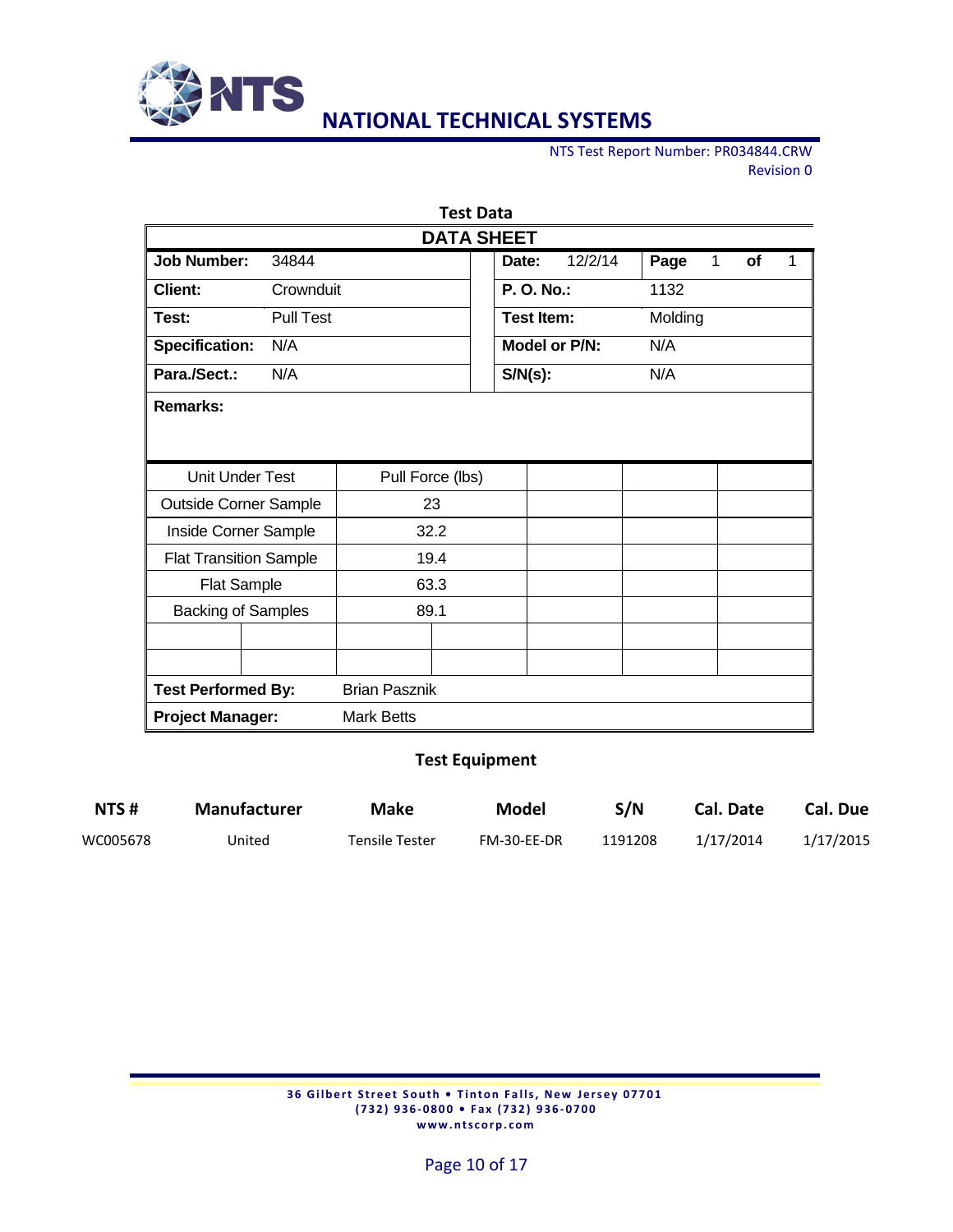

NTS Test Report Number: PR034844.CRW Revision 0



**36 Gilbert Street South • Tinton Falls, New Jersey 07701 ( 7 3 2 ) 9 3 6 - 0 8 0 0 • F a x ( 7 3 2 ) 9 3 6 - 0700** www.ntscorp.com

Page 11 of 17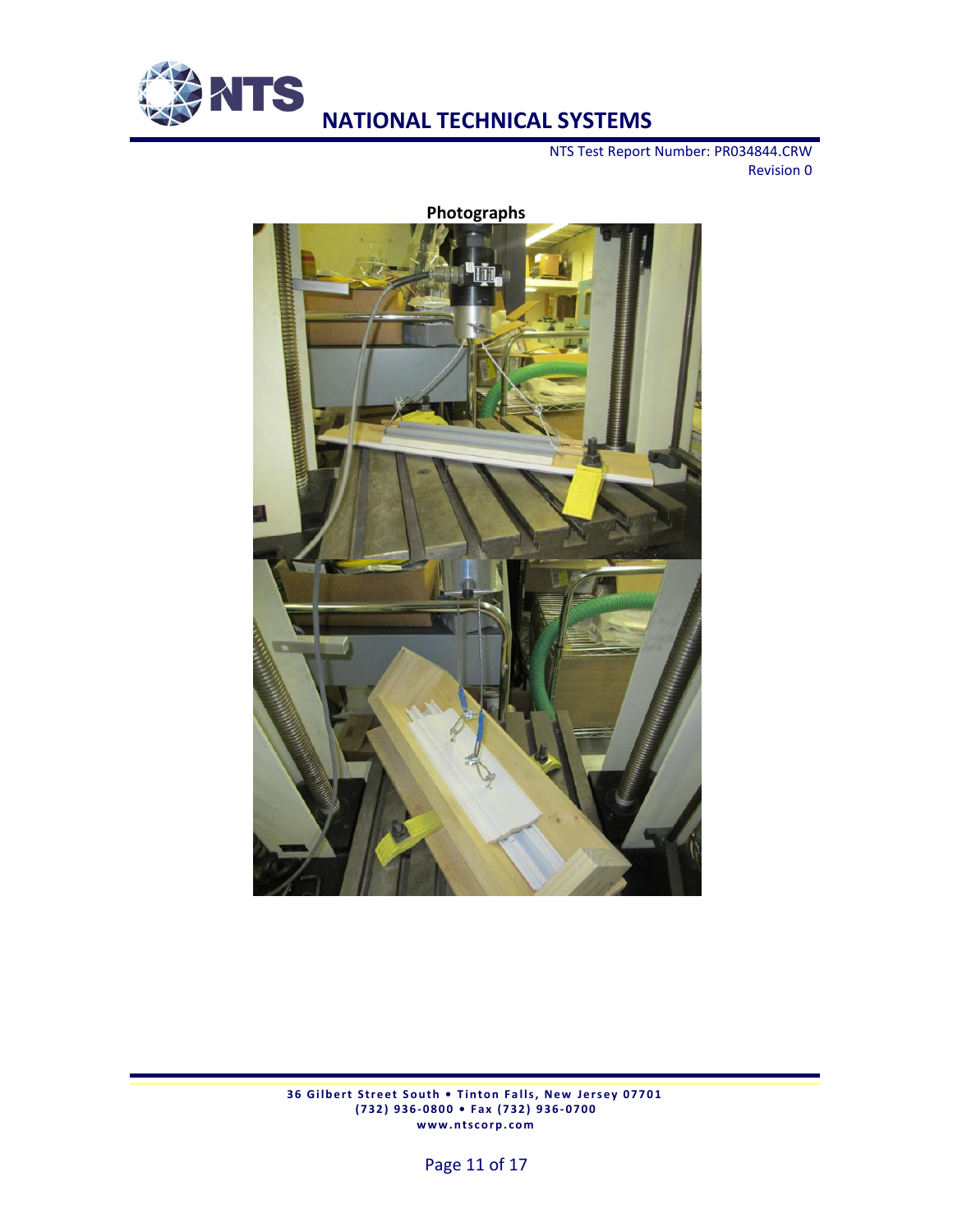

NTS Test Report Number: PR034844.CRW Revision 0

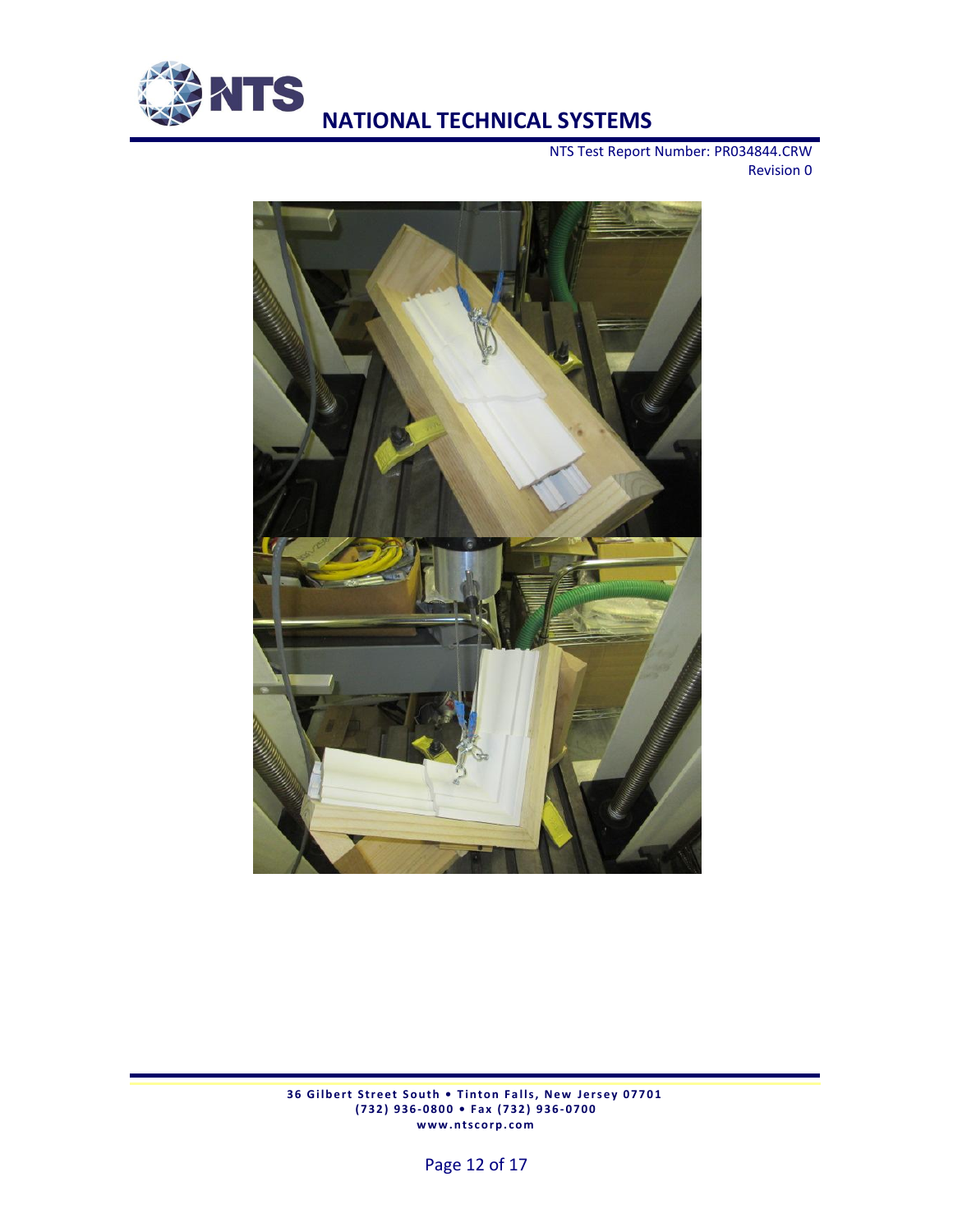

NTS Test Report Number: PR034844.CRW Revision 0

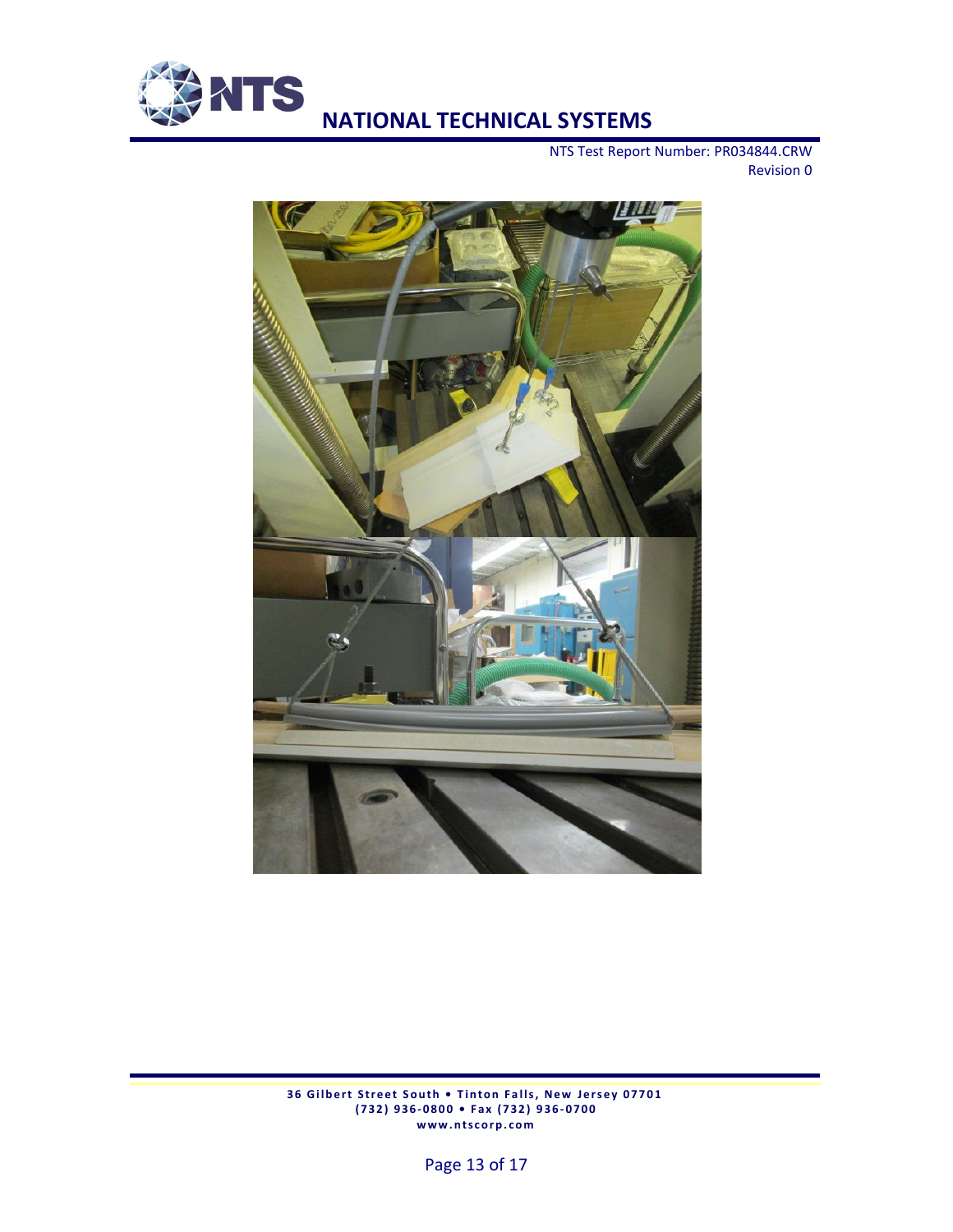

#### <span id="page-13-0"></span>**6.2 Flammability**

#### **6.2.1. Requirement**

<span id="page-13-1"></span>The Test Samples shall be tested for Flammability in accordance with MIL-STD-202G Method 111A.

#### **6.2.2. Test Procedure**

<span id="page-13-2"></span>The specimens were mounted in the test chamber, one at a time. The torch was placed so that the axis of the flame was in the vertical direction.

When the torch was ignited, and after the flame was stable, the flow of gas through the nozzle of the torch (TX-1 equivalent) was adjusted so that the inner-cone length was 1/2 inch between the inner-cone tip and a point in the plane of the nozzle rim.

The specimen was placed so that the point of impingement of the flame on the specimen was 1-1/2 inches from the nozzle rim along the flame axis.

The flame was applied to the specimen for a period of 15 seconds and then removed.

Upon removal of the applied flame, the time of burning of visible flame on the specimen was recorded.

#### <span id="page-13-3"></span>**6.2.3. Results**

The Test Samples were tested to the requirements of the Flammability test. The materials ignited and would not sustain a flame.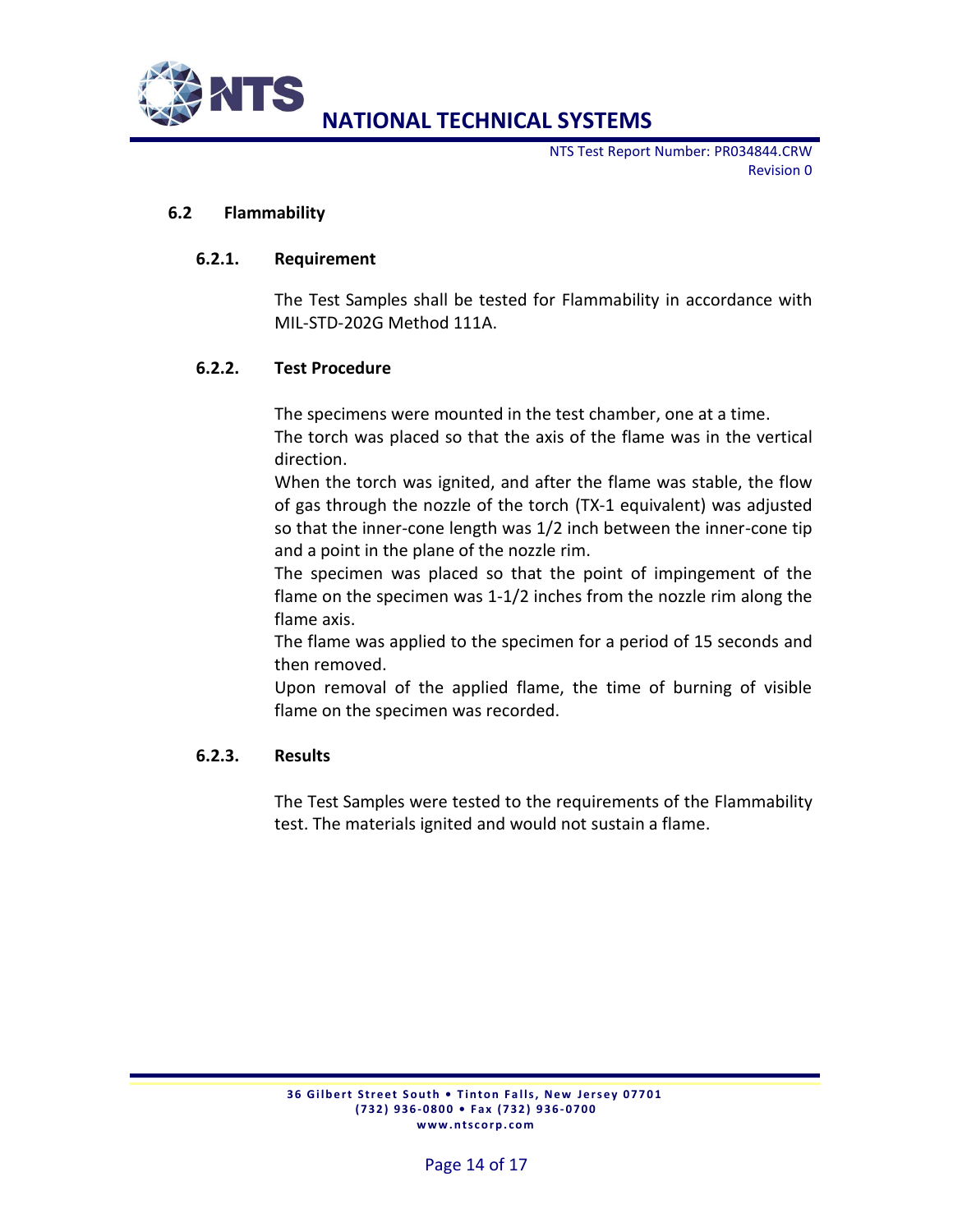

NTS Test Report Number: PR034844.CRW Revision 0

| <b>Test Data</b>                             |                                                                                                  |                            |                        |                   |                     |               |      |    |  |  |
|----------------------------------------------|--------------------------------------------------------------------------------------------------|----------------------------|------------------------|-------------------|---------------------|---------------|------|----|--|--|
| <b>DATA SHEET</b>                            |                                                                                                  |                            |                        |                   |                     |               |      |    |  |  |
| <b>Job Number:</b>                           | 34844                                                                                            |                            |                        | Date:             |                     | 12/19/14      | Page | of |  |  |
| <b>Client:</b>                               | Crownduit                                                                                        |                            |                        | P. O. No.:        |                     |               |      |    |  |  |
| Test:                                        | Flammability                                                                                     |                            |                        | <b>Test Item:</b> | <b>Test Samples</b> |               |      |    |  |  |
| <b>Specification:</b>                        | <b>MIL-202G</b>                                                                                  |                            |                        |                   |                     | Model or P/N: | N/A  |    |  |  |
| Para / Sect.:                                | Method 111                                                                                       |                            |                        | $S/N(s)$ :        |                     |               | N/A  |    |  |  |
| exposure.                                    | <b>Remarks:</b> Neither of the test samples displayed signs of burning after the 15 second flame |                            |                        |                   |                     |               |      |    |  |  |
| <b>EUT</b>                                   |                                                                                                  | <b>Distance From Flame</b> |                        | <b>Burn Time</b>  |                     |               |      |    |  |  |
| Sample 1                                     |                                                                                                  |                            | 1 $\frac{1}{2}$ inches | 0 seconds         |                     |               |      |    |  |  |
| Sample 2<br>1 $\frac{1}{2}$ inches           |                                                                                                  |                            |                        | 0 seconds         |                     |               |      |    |  |  |
|                                              |                                                                                                  |                            |                        |                   |                     |               |      |    |  |  |
|                                              |                                                                                                  |                            |                        |                   |                     |               |      |    |  |  |
| <b>Test Performed By:</b>                    |                                                                                                  | <b>Brian Pasznik</b>       |                        |                   |                     |               |      |    |  |  |
| <b>Project Manager:</b><br><b>Mark Betts</b> |                                                                                                  |                            |                        |                   |                     |               |      |    |  |  |

### **Test Equipment**

| NTS #  | Manufacturer | Make                                   | Model | S/N | Cal. Date Cal. Due |            |
|--------|--------------|----------------------------------------|-------|-----|--------------------|------------|
| NJ1134 | Espec        | Environmental Chamber ESL28-6CA 165010 |       |     | <b>NCR</b>         | <b>NCR</b> |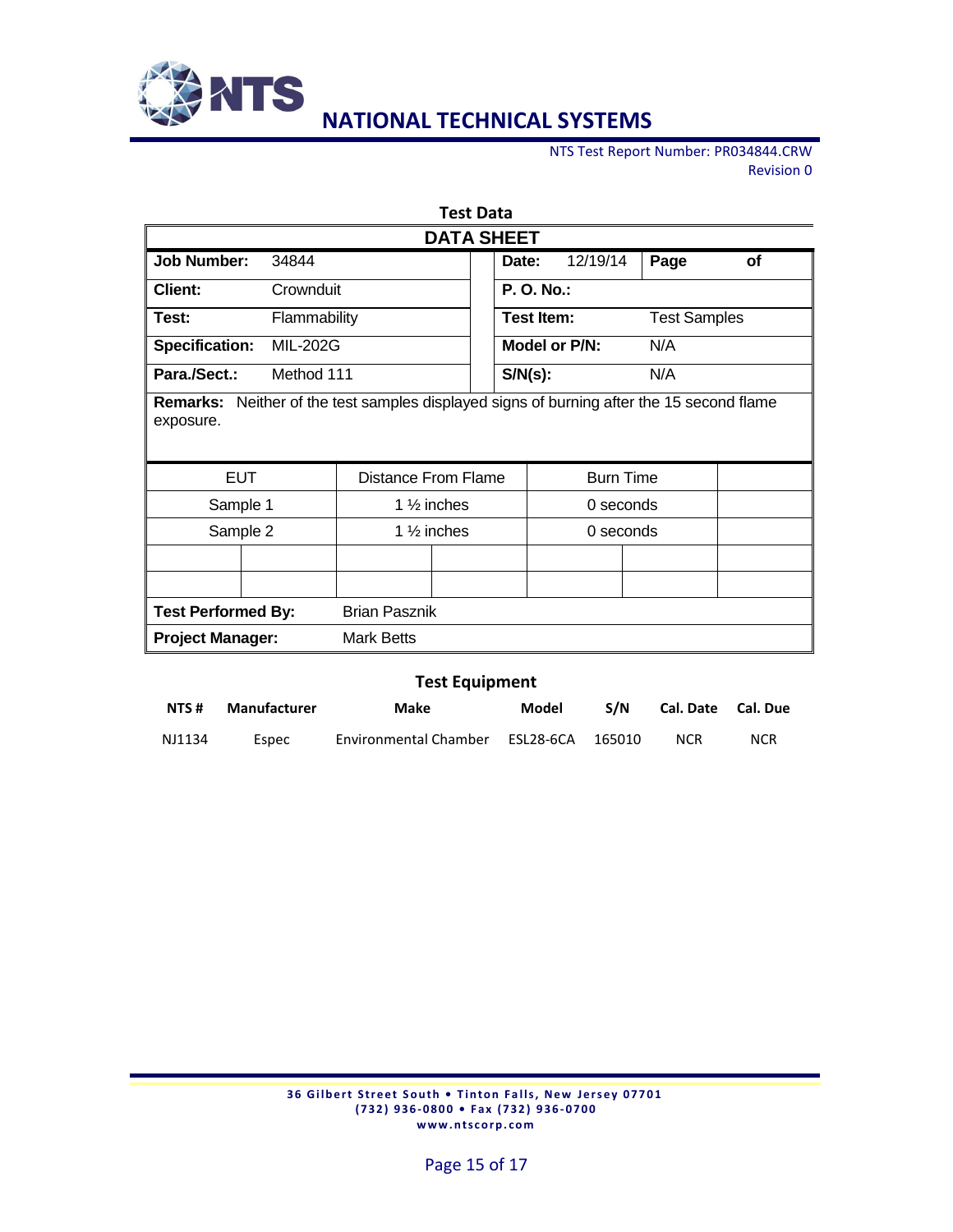